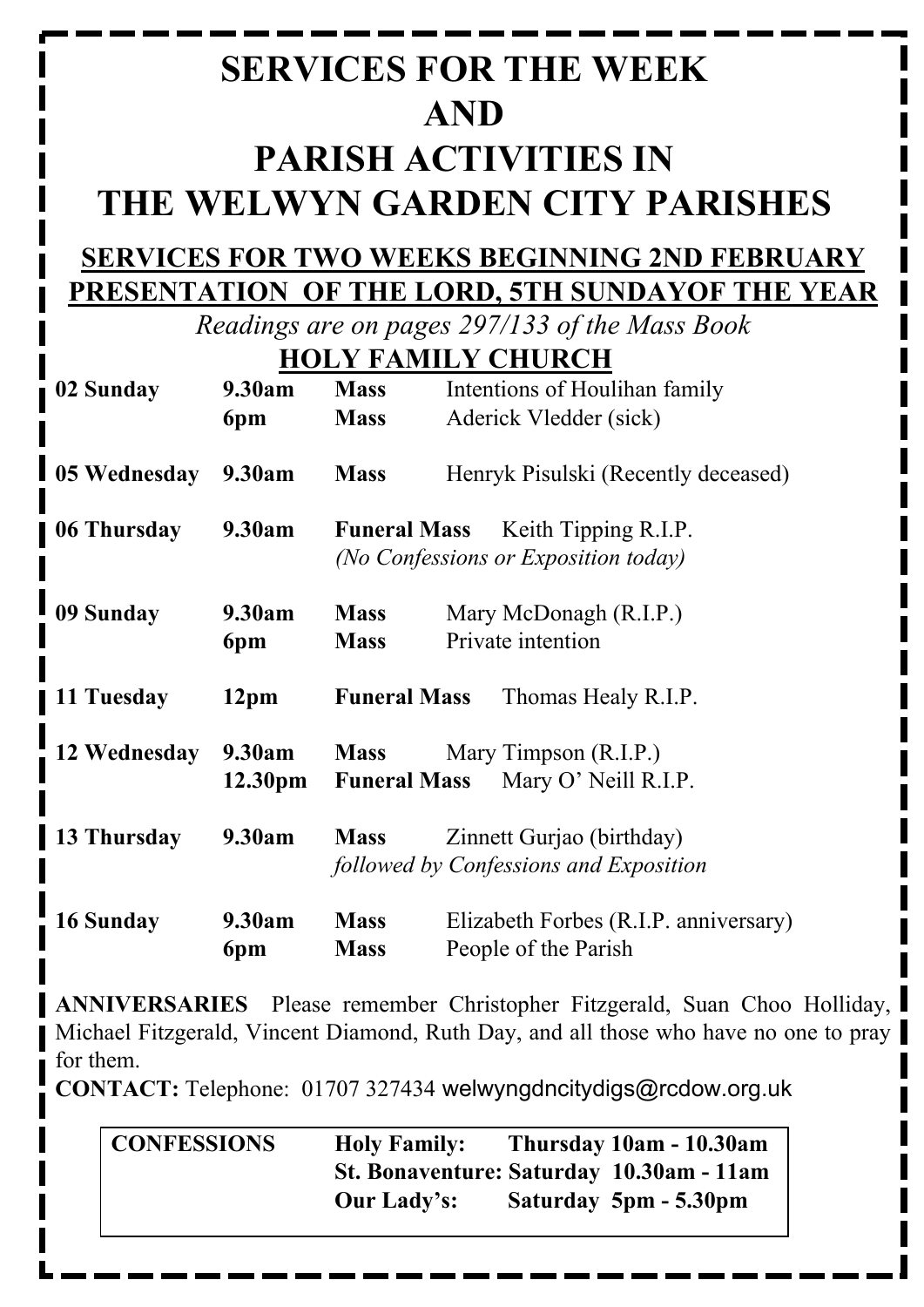## **SERVICES FOR TWO WEEKS BEGINNING 2ND FEBRUARY ST. BONAVENTURE'S**

| 02 Sunday   | 8am<br>10.30am      | <b>Mass</b><br><b>Mass</b>                            | Thanksgiving for recovery<br>Maureen Philip R.I.P.)                                |  |
|-------------|---------------------|-------------------------------------------------------|------------------------------------------------------------------------------------|--|
| 04 Tuesday  | $9.15$ am<br>9.30am | Morning Prayer<br><b>Mass</b><br>Rosie Bohan (R.I.P.) |                                                                                    |  |
| 07 Friday   | 9.30am              | <b>Mass</b>                                           | Christine and Gordon Groves (50 <sup>th</sup> )<br>wedding anniversary)            |  |
| 08 Saturday | 10am                | <b>Mass</b>                                           | Valerie Grice (R.I.P. 5 <sup>th</sup> anniversary)<br>10.30 am - 11 am Confessions |  |
| 09 Sunday   | 8am                 | <b>Mass</b>                                           | Lourdes D'Cuhna (birthday)                                                         |  |
|             | 10.30am             | <b>Mass</b>                                           | Josephine Connolly (25 <sup>th</sup> anniversary<br>R.I.P.                         |  |
| 11 Tuesday  | $9.15$ am           |                                                       | <b>Morning Prayer</b>                                                              |  |
|             | 9.30am              | <b>Mass</b>                                           | Teresa Fernandes (R.I.P. anniversary)                                              |  |
| 14 Friday   | 9.30am              | <b>Mass</b>                                           | Rita Richards (R.I.P.)                                                             |  |
| 15 Saturday | 10am                | <b>Mass</b>                                           | Keegan Menezes (birthday)<br>10.30am - 11am Confessions                            |  |
| 16 Sunday   | 8am<br>10.30am      | <b>Mass</b><br><b>Mass</b>                            | Rita Richards (R.I.P.)<br>Mary Doocey (intentions)                                 |  |

**ANNIVERSARIES** Please remember Sheila Hardie, Catherine Conroy, Valerie Grice, Vincent Diamond, Ian Richardson, Noel Marshall, Kathleen Robinson and all those who have no one to pray for them.

**THANK YOU:** Thank you for your offerings for the weekend of 19 Janaury amounting to **£529.29;** £295.35 Planned Giving Envelopes, Loose Plate £233.94, and for 26 January amounting to **£623.39;** £337.00 Planned Giving Envelopes, Loose Plate £286.39. We are grateful for all your generous donations.

**CONTACT:** Telephone: 01707 322579 parishsec@stbonaventure.org.uk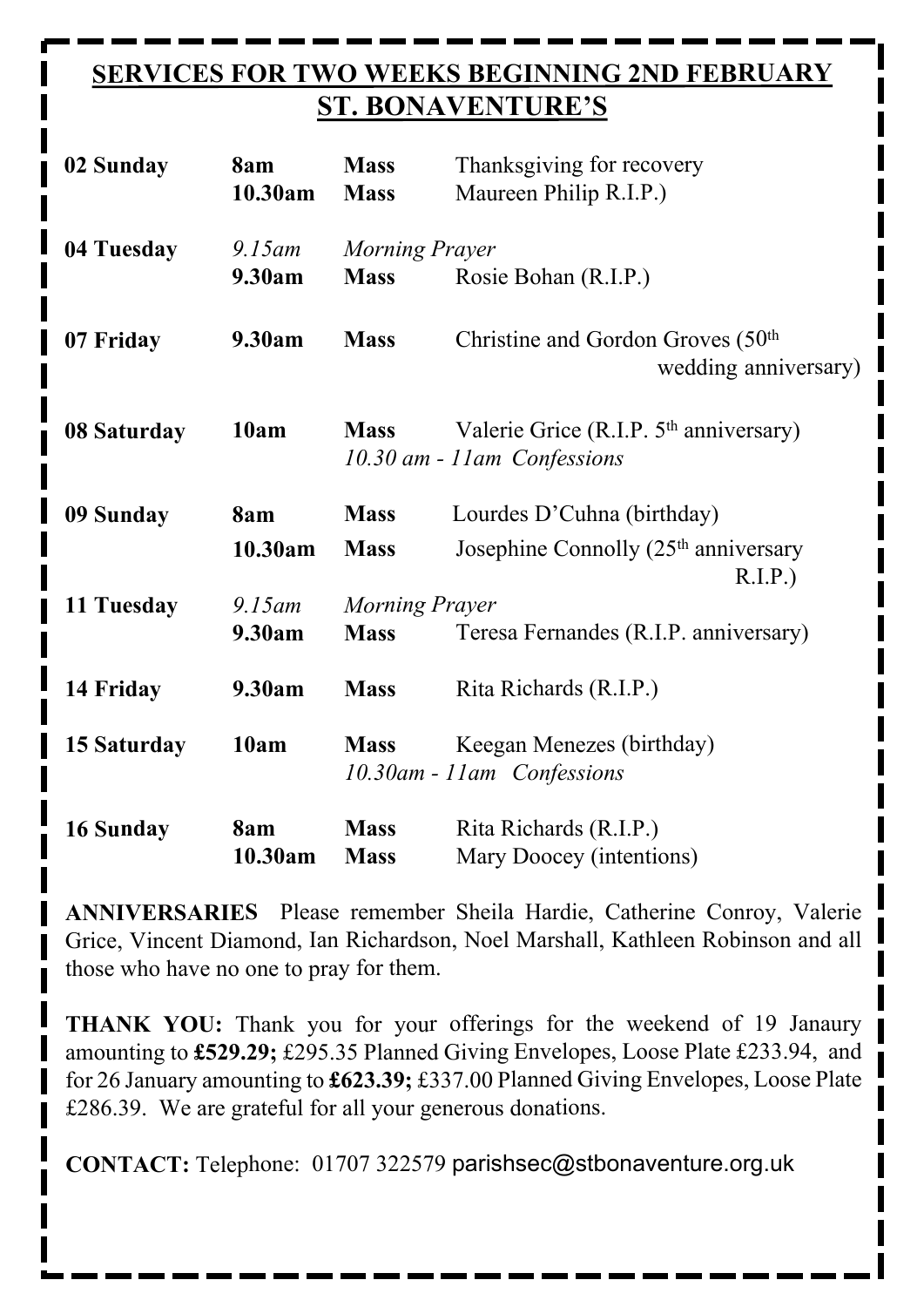## **SERVICES FOR TWO WEEKS BEGINNING 1ST FEBRUARY OUR LADY, QUEEN OF APOSTLES**

| 01 Saturday<br>02 Sunday | 6pm<br>11.30am            | <b>Mass</b><br><b>Mass</b> | Deborah Martin (R.I.P.)<br>Ini Ebong and Uwana Ekpatt's intentions          |  |
|--------------------------|---------------------------|----------------------------|-----------------------------------------------------------------------------|--|
| 03 Monday                | 9.30am<br>12noon          | <b>Funeral Mass</b>        | David Clarke R.I.P.<br><b>Funeral Service Susan Johnson R.I.P.</b>          |  |
| 04 Tuesday               | 7pm                       | <b>Mass</b>                | Peter Sheehan (R.I.P.)<br>followed by Novena Prayer                         |  |
| 07 Friday                | 7pm                       | <b>Mass</b>                | Josie Bell (intentions)                                                     |  |
| 08 Saturday              | $5pm - 5.30pm$            |                            | Sacrament of Reconciliation (Confession)                                    |  |
| 09 Sunday                | 6pm<br>11.30am            | <b>Mass</b><br><b>Mass</b> | Christina Bonass (R.I.P. birthday)<br>John McShane (R.I.P. 6th anniversary) |  |
| 10 Monday                | 9.30am                    | <b>Mass</b>                | Paul Guerin (R.I.P. anniversary)                                            |  |
| 11 Tuesday               | 7pm                       | <b>Mass</b>                | Veronica Mary Zammerini née Barker<br>(R.I.P. 1st anniversary)              |  |
|                          |                           |                            | followed by Novena Prayer                                                   |  |
| 14 Friday                | 7pm<br>7.30 <sub>pm</sub> | <b>Mass</b>                | People of the Parish<br><b>Restoration Holy Hour</b>                        |  |
| 15 Saturday              | $5pm - 5.30pm$            |                            | Sacrament of Reconciliation (Confession)                                    |  |
|                          | 6pm                       | <b>Mass</b>                | Fr. Michael Kennedy's intentions                                            |  |
| 16 Sunday                | 11.30am                   | <b>Mass</b>                | Ethel and Harry Grayson (R.I.P.)                                            |  |

**THANK YOU:** Thank you for your offerings for the weekend of 18/19 January amounting to **£533.49;** £186.75 Planned Giving Envelopes, Loose Plate £346.74,, and for 25/26th January amounting to **£499.66;** £157.00 Planned Giving Envelopes, Loose Plate £342.66. We are grateful for all your generous donations.

**CONTACT:** Telephone:01707 323234 welwyngdncityeast@rcdow.org.uk